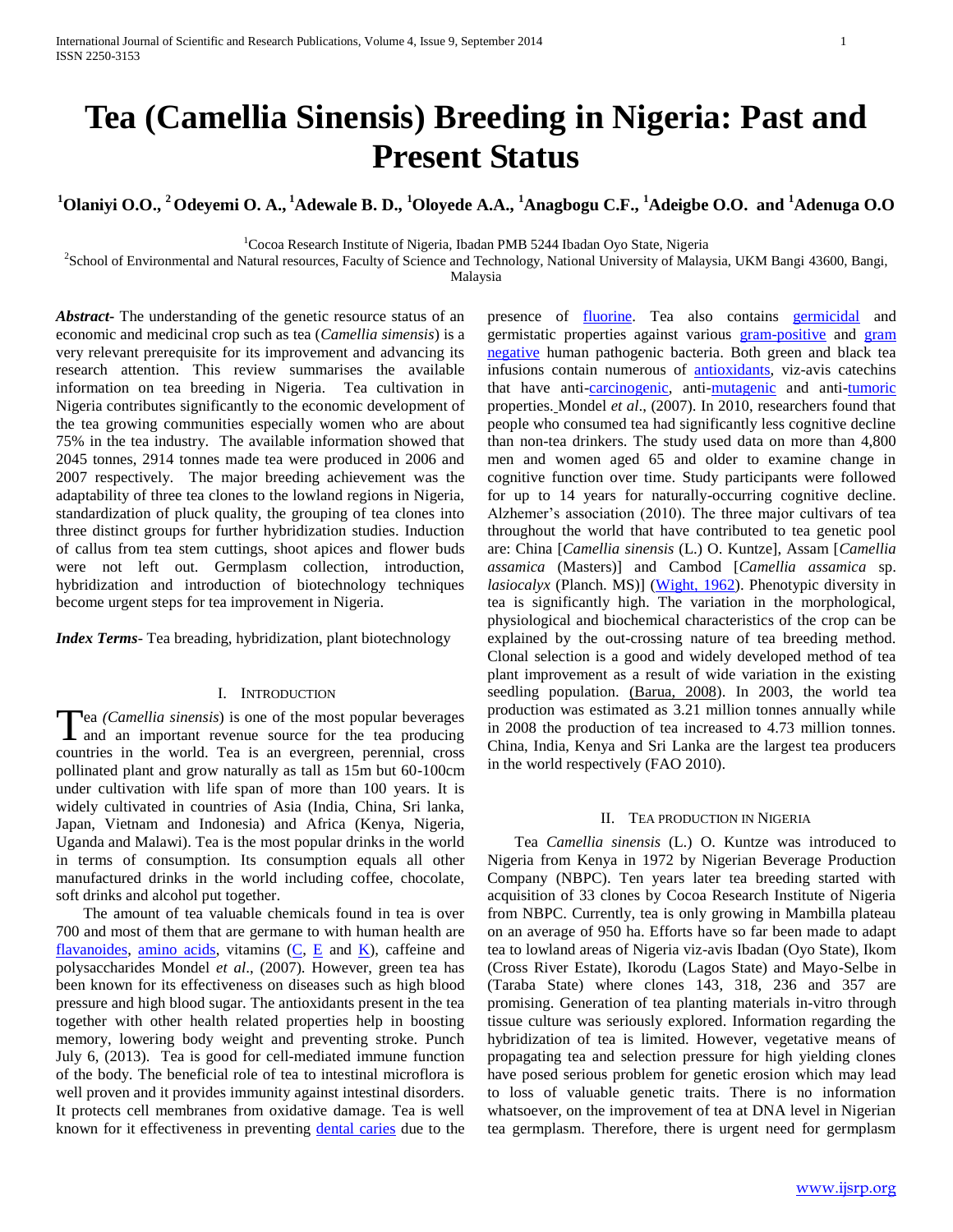collection both local and world leading tea clones, hybridization and tea improvement at molecular level in Nigeria.

Tea is important in the national economies of some African countries such as Cameroon, Kenya, Malawi and Tanzania (Omolaja S.S. and Esan E.B. (2005). Conversely in Nigeria the production has not been sufficient to meet up the demand from processing companies in Nigeria. However, tea production can contribute immensely to food security and poverty alleviation in Nigeria if much attention is given to improvement.



**Fig: 1 Map of Nigeria showed Mambilla plateau in Taraba state were tea is growing**

## **Table 1: Trend of tea production between 2006 to 2008 among 3 tea leading producing countries and Nigeria in tonnes**

| Country | 2006 |           | 2007    |           |         | 2008    |           |
|---------|------|-----------|---------|-----------|---------|---------|-----------|
| China   |      | 1,047,345 |         | 1,183,002 |         |         | 1,257,384 |
| India   |      | 9,280,000 |         | 949,220   |         | 805,180 |           |
| Kenya   |      | 310,580   | 369,600 |           | 345,800 |         |           |
| Nigeria |      | 2,045     |         | 2.914     |         |         |           |

**Table 2: List of the tea clones in the germplasm**

| <b>Serial number</b>    | <b>Clone</b> number |  |  |
|-------------------------|---------------------|--|--|
| 1                       | 357                 |  |  |
| $\mathfrak{2}$          | 25                  |  |  |
| $\mathfrak{Z}$          | 138                 |  |  |
| $\overline{\mathbf{4}}$ | 368                 |  |  |
| 5                       | 353                 |  |  |
| 6                       | 143                 |  |  |
| $\boldsymbol{7}$        | 14                  |  |  |
| $\,8\,$                 | 238                 |  |  |
| 9                       | 359                 |  |  |
| 10                      | 33                  |  |  |
| 11                      | 108                 |  |  |
| 12                      | 370                 |  |  |
| 13                      | 19                  |  |  |
| 14                      | 74                  |  |  |
| 15                      | 363                 |  |  |
| 16                      | 369                 |  |  |
| 17                      | 228                 |  |  |
| 18                      | 354                 |  |  |
| 19                      | 35                  |  |  |
| 20                      | 367                 |  |  |
| 21                      | 68                  |  |  |
| $22\,$                  | 236                 |  |  |
| 23                      | 237                 |  |  |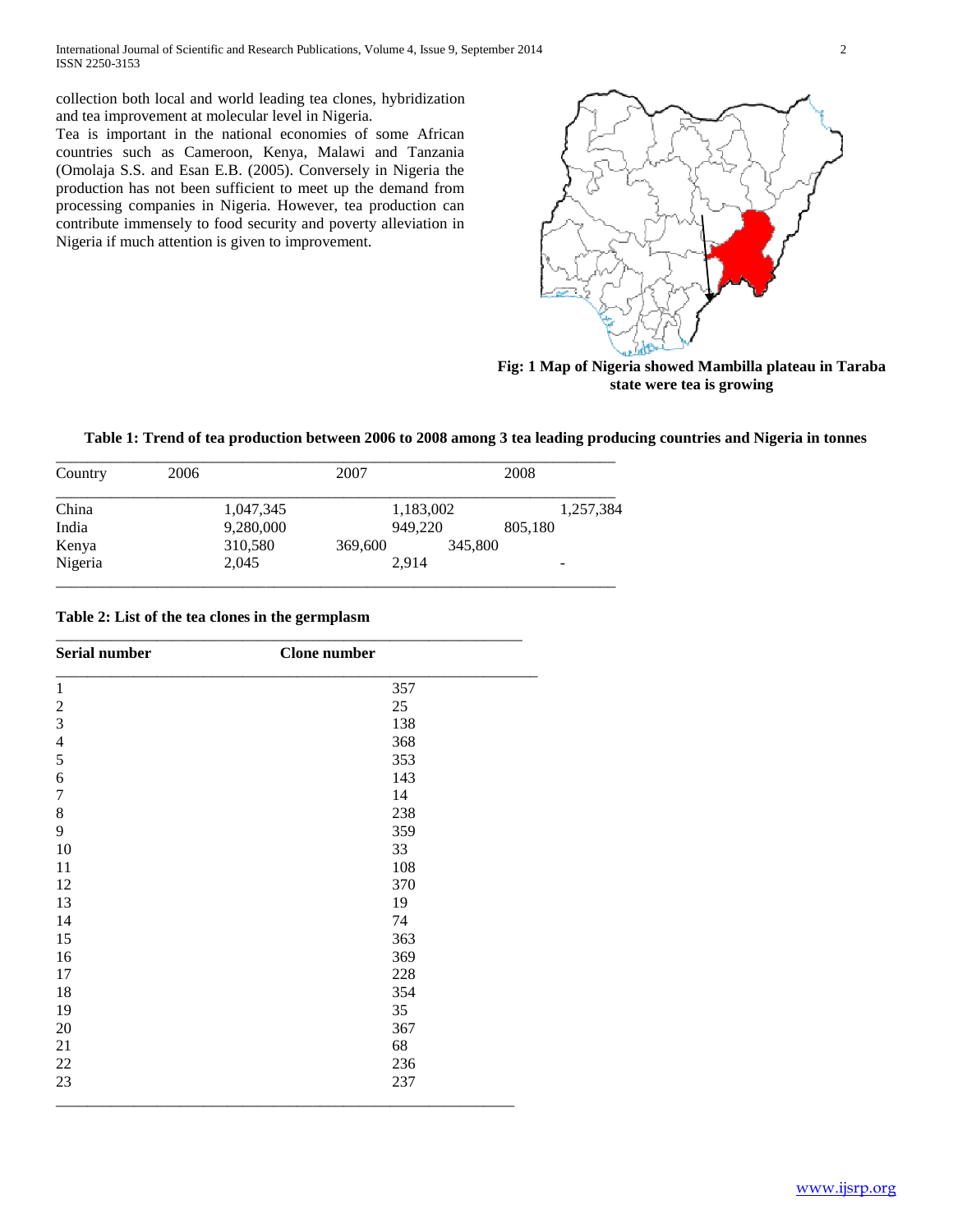Table 1 above showed the results of tea production in three consecutive years among four tea producing countries of the world. China was the highest tea producer in all the years considered followed by India. Kenya becomes the highest producer of tea in Africa. However, the amount of tea produced in Nigeria is of no significance in the International market but there are potentials for Nigeria to improve her productivities. Tea is only grown commercially on the top of Mambilla plateau covering less than 1% of Nigerian land mass. Figure 1 above shows the area were tea is currently produced in Nigeria.

## III. CLONES

 Clones are genetically uniform and give uniform yield and quality. The drawbacks of mass vegetative multiplication are yield variability under stress conditions and relative proneness to pathogens, whereas seed populations which have high genetic variability are less prone to stress condition and of average quality [\(Bandyopadhyay and Das, 2008\)](file:///F:\Dr%20Adewale\AppData\Local\AppData\Local\Temp\Documents\word\Molecular%20Marker%20Technology%20in%20Genetic%20Improvement%20of%20Tea.htm%23573473_ja). However, reliance on a limited number of clones may lead to a loss of valuable genetic resources (diversity) and an increase in potential risks of natural hazards like pests and diseases. So, wide genetic variability is desirable because it provides a buffer against co-evolving factors of natural hazards like diseases, pests and changing environment [\(Barua, 1963;](file:///F:\Dr%20Adewale\AppData\Local\AppData\Local\Temp\Documents\word\Molecular%20Marker%20Technology%20in%20Genetic%20Improvement%20of%20Tea.htm%23573476_ja) [Wachira](file:///F:\Dr%20Adewale\AppData\Local\AppData\Local\Temp\Documents\word\Molecular%20Marker%20Technology%20in%20Genetic%20Improvement%20of%20Tea.htm%23573277_ja) *et al*., 1995). Investigation of genetic diversity of natural, old seedling tea populations in Nigeria is required to preserve these diverse populations as *in situ*  conservation sites, prior to replace them with genetically more similar modern tea cultivars. Genetic variability with trait related molecular markers, genetic linkage maps with association mapping is urgently necessary to improve tea production in Nigeria.

## IV. BREEDING EFFORTS ON TEA IN NIGERIA

 The scope of Cocoa Research Institute of Nigeria was expanded in 1975 by the Agricultural research Institutes establishment order No 107 under Agricultural research decree No 37 of 1973 to include tea with one of the objectives to improve the genetic potential, agronomic and husbandry practices including processes and storage of tea. However, adaptability of tea to the hotter and lowland ecologies of Nigeria begins as a result of inadequate of farm land on the plateau were tea is domiciled, competition among cattle grazing, tea farmers, industries and settlements. Table 3 below showed the adapted clones to the hotter and lowland ecology of Nigeria and their average yield in kg.

#### **Table 3: Yield of adapted clones to the lowland area of Nigeria.**

| Yield/ha/yr(kg) |
|-----------------|
| 790.14          |
| 510.8           |
| 380.97          |
| 797.6           |
|                 |

 The available clones in the germplasm were evaluated under four different light/shade intensities and quality. No shade (100

% intensity) control, green plastic netting 85 % intensity, palm fronds 50 % and palm frond spread on green plastic netting 20%. Clones 318, 143 and 236 found suitable for lowland ecologies of Nigeria. Esan E.B.1984

 In another studies to identify and to group clones under natural condition for hybridization, the following traits were observed, leaf size, shape, margin, colour and stem inter-nodes, flowering and fruit traits. The result led to 3 distinct groups vis-àvis (1) Non flowering and Non fruiting clones these are clones (1) 14,25,35,74,108,143,318,353,357,359,363,367,368,369 and 370. (2) Regular flower and regular fruiting clones. These are 33, 68, 237,238 and 344. (3) This group is seasonally fruiting and seasonal flowering clones. Only 19 fall in this category. Esan E.B 1985. Rooting ability of tea is a great challenge to tea propagation especially in the nursery stage of tea production. However, the development of the appropriate technology for rooting selected clones was a great asset in commercial production of the crop. Two rooting promoting chemicals namely Beta –IBA at 100ppm, Boric acid at 40ppm as recommended by Esan E.B.(1984). The rooting promoting chemicals were evaluated in an improved humidity chamber at Onigambari, Ibadan. The results showed that more leaf flushes were observed in 6 weeks after treatment. In another related experiment, accession 318, 143 and OP236 were raised in the nursery under four different light/shade intensities and quality, 85%, 50%, 20% and control no shade (100% intensity) were used. The result showed that highest number of leaves was recorded for OP 236 (58) while 318 had the lease number of leaves (21). The highest number of branches recorded Op236 having 22.4 branches and clone 318 had the lease number of branches (11.3). The clone with longest shoot length (cm) and girth (cm) was 143 while the lease was 318, (Esan E.B. 1984). Omolaja and Esan (2005) in his studies titled Evaluation of High Altitude tea (*Camellia sinensis* (L) for adaptability of tea in lowland ecologies of Nigeria discovered that clone 143 showed the highest stability performance under ranging locations. He further stressed that since the contribution of the linear components in the genotype x environment interaction was significant. It suggested that the yield of tea clones studied in a given location is capable of being predicted with a reasonable level of accuracy. Therefore, clone 143 can be used in further breeding programmes. Esan E.B. (1989). In his efforts to characterize the clonal materials in Mambilla germplasm grouped the 29 clones into 6 distinct homogeneous classes. He discovered that the use of Principal Component Analysis (PCA) and Canonical Discriminant Function Analysis (CDA) were very effective for germplasm identification, conservation, hybrid indexing and information retrieval. Tea clones in the germplasm were characterized into eight groups using leaf traits. Esan E.B. 1990.

## V. TISSUE CULTURE IN TEA BREEDING

 The newest non-conventional method of improving tea is through the application of plant tissue, cell and organ culture. Forest (1969) was the first to apply the technique to *in vitro* studies of tea. Having induced callus from tea stem cuttings, shoot apices and flower buds, he used this system to investigate biochemical processes of secondary natural products in the tea tissue. Recently, Esan E.B. (1989) reported for the first time the